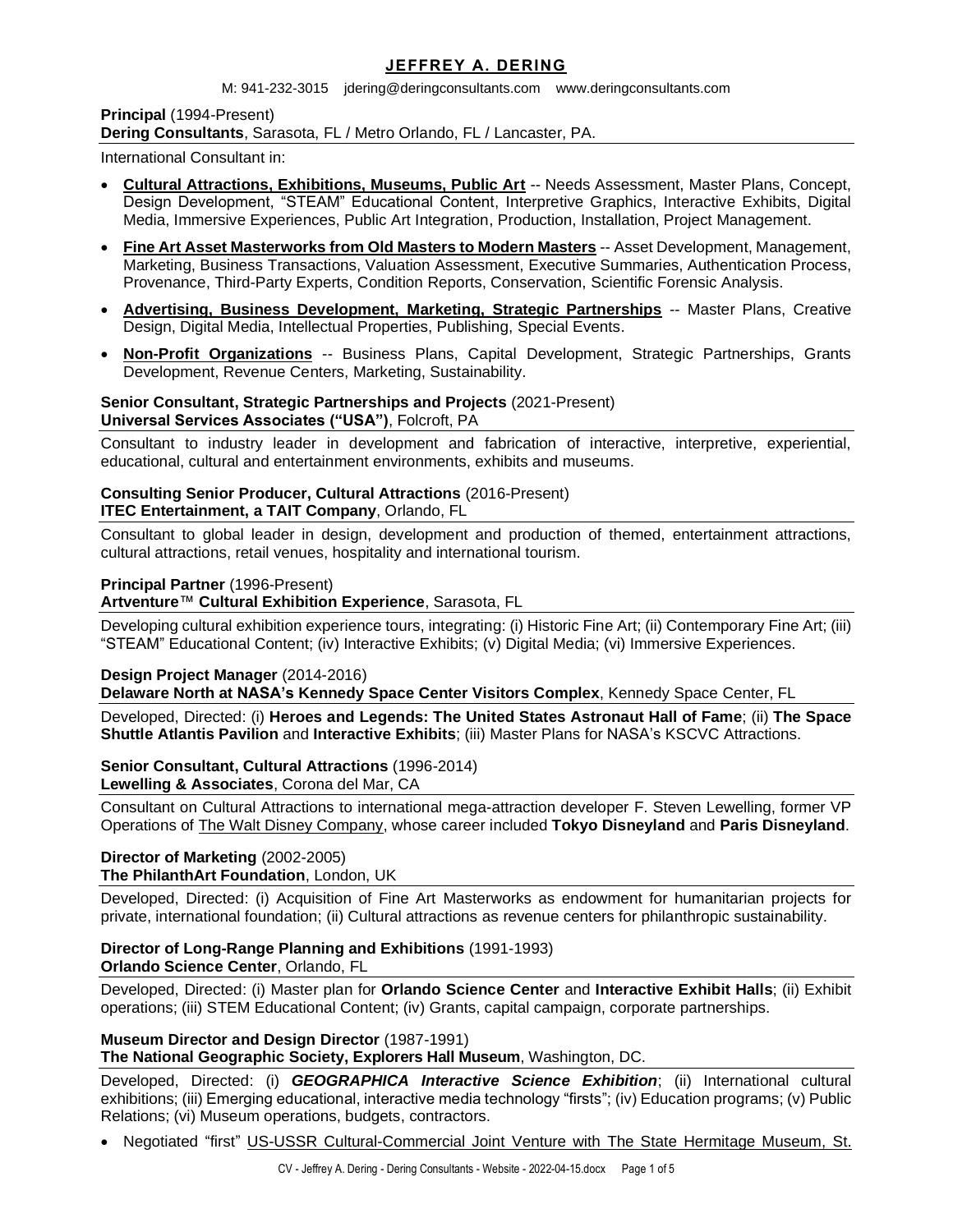Petersburg, Russia (1990), paving way for Russian museums to develop independent financial joint ventures with western museums and companies, creating funding opportunities for fine art conservation.

- Developed international traveling blockbuster cultural exhibitions, including the *Catherine The Great Exhibition* and *Nicholas II and Alexandra: Last Czars of Russia Exhibition*.
- "First" American museum director to serve on active committee of a Russian museum Board-of-Governors, The State Hermitage Museum, St. Petersburg, Russia.

### **Advertising, Design, Business Development, Marketing Positions** (1975-1986)

- **Vice President of Advertising**, St. Michael's Beverage Corp., Philadelphia, PA.
- **Creative Director**, PPO&S Advertising, Marketing, Public Relations, Public Affairs, Harrisburg, PA.
- **Senior Architectural Interior Project Designer**, DePaul Design, Inc., Lancaster, PA.
- **Director of Advertising**, National Patent Development Corp. (Multiple Subsidiaries), CT, NJ, NY, PA.

### **ADVISORY COMMITTEES / MUSEUM BOARDS / NON-PROFIT ORGANIZATIONS**

2012-14: Senior Advisor, Office of the Chairman, Taylor Frères Americas LLP, Zurich, Switzerland; Taylor Frères Capital Markets LLC, New York, NY

2004-06: Executive Director, Pelican Man's Wildlife Hospital and Education Center, Sarasota, FL.

2002-05: Board Member, The PhilanthArt Foundation, London, UK.

1989-91: Board Member, Marketing Committee, *The State Hermitage Museum*, St. Petersburg, Russia.

1988-90: Member, Museum Committee, The National Geographic Society, Washington, DC.

### **PROFESSIONAL AFFILIATIONS**

American Alliance of Museums (AAM); Art Loss Register (ALR); Association of Science & Technology Centers (ASTC); International Council of Museums (ICOM); International Institute for Conservation of Historic and Artistic Works (IICHAW); International Interactive Communications Society (IICS); The Appraisal Foundation and Uniform Standards of Professional Appraisal Practice (USPAP).

#### **EDUCATION / MILITARY**

- BFA and MFA Programs; Major in Painting; Minor in Cultural Anthropology; Hartford Art School, University of Hartford, W. Hartford, CT.
- Internship at Yale University with Professor Rudolph F. Zallinger, MFA, "The Dinosaur Man", Artist-in-Residence, Peabody Museum of Natural History, New Haven, CT.
- Theta Chi Fraternity, Zeta Upsilon Chapter, University of Hartford.
- U.S. Navy Veteran, Naval Schools Command, Honorable Discharge.

#### **CULTURAL ATTRACTION, EXHIBITION, MUSEUM and PUBLIC ART PROJECTS** (Select)

- 2018-21: **The Forestias "The Forest Through Art" Destination - Visual Art, Performing Art and Literary Art Master Plan Development**, Bangkok, Thailand (ITEC Entertainment).
- 2016-17: **Asia Park World-of-Wonders Cultural Attraction** and **Fantastic Asia Theme Park Master Plan**, Da Nang, Vietnam (ITEC Entertainment).
- 2016-17: **Kim Quy Cultural Attraction Master Plan**, Hanoi, Vietnam (ITEC Entertainment).
- 2014-16: **Heroes and Legends, United States Astronaut Hall of Fame** and **Space Shuttle Atlantis Pavilion**, NASA, Kennedy Space Center Visitors Complex, FL (Delaware North Corp; NASA).
- 2009-14: *Kingdom of the Horse*™ *International Cultural Exhibition* **Tour Master Plan**, Sarasota, FL (Artventure™ Cultural Exhibition Experience; Dering Consultants; Lewelling Assocs).
- 2010: **Samsung Everland Resort Cultural Attraction Master Plan**, South Korea (Lewelling Assocs).
- 2006-07: *Inspiration, Invention, Exploration: The Golden Age of Islam Exhibition* **Master Plan**, Dubai World, Legends, UAE (Lewelling Assocs).
- 2005-06: **Pelican Man's Wildlife Hospital-Education Center Master Plan**, Sarasota, FL.
- 2005-06: **Walk-thru Wildlife Habitat Attraction Master Plans**, Pelican Man's Wildlife Hospital-Education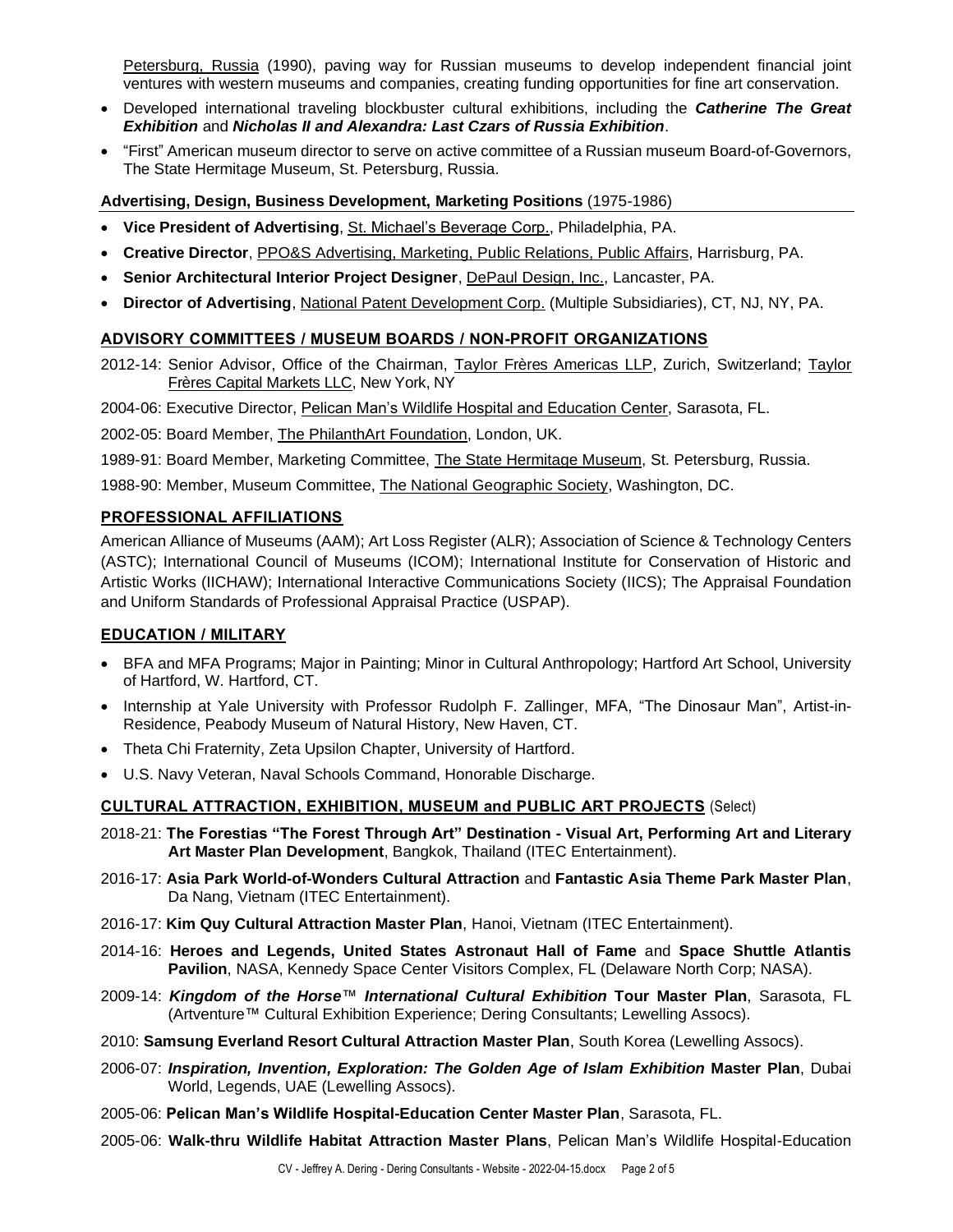Center, Sarasota, FL: (i) *Hummingbirds: Feathered Jewels*; (ii) *Night Flight: Bats and Other Things that Go Bump in the Night*; (iii) *Wild American Rainforest*.

- 2005: **The Heronry Aviary**, Pelican Man's Wildlife Hospital-Education Center, Sarasota, FL.
- 2003: **Jeju Island Cultural Attractions Master Plan**, South Korea (Taylor Frères Capital Markets).
- 2002: **Hayashibara Fine Art, Cultural, Museums Master Plan**, Okayama, Japan (Lewelling Assocs).
- 2002: **Qiangdao Cultural Exhibition Series Master Plan**, Qiangdao, PRC (Lewelling Assocs).
- 2000-02: **China World Port Cultural Attraction Master Plan**, Beijing, PRC (Lewelling Assocs).
- 2000-02: **Golden West Theme Park Master Plan**, Sacramento, CA (Lewelling Assocs).
- 2000: **Scriptorium at the Holy Land Experience Museum Specs**, Orlando, FL (ITEC Entertainment).
- 1999: **Madison Square Garden NYC Sports Experience Interactive Attraction** (ITEC Entertainment).
- 1999: **Taiwan Maritime Museum Master Plan**, Taiwan (HHCP Design International).
- 1998: *SUE: Tyrannosaurus Rex Exhibition* **Master Plan**, Field Museum, Chicago, IL (EDE Corp).
- 1996-97: **Key West Attraction Theming**, SeaWorld of Florida, Orlando, FL (Icarus Exhibits).
- 1995-96: **China Seas Interactive Aquarium Master Plan**, Wuhan, PRC (Ocean Engineering).
- 1995-96: *BodyZone Exhibition*, Orlando Science Center, FL (EDE Corp).
- 1991-96: **Orlando Science Center** and **Interactive Exhibit Halls Master Plan**, Winter Park, FL.
- 1993-95: **Lisbon Zoo and Aquarium Master Plan**, Lisbon, Portugal (Ocean Engineering).
- 1992-93: **Golden Dream 1776 American Revolutionary War Sloop**, American Pavilion, EPCOT, Walt Disney World, Orlando, FL (Ocean Engineering).
- 1989-93: *Nicholas II and Alexandra: Last Czars of Russia Exhibition* **Tour**, State Hermitage Museum, St. Petersburg, Russia.
- 1989-93: *Etruscans: Legacy of a Lost Civilization Exhibition* **Tour**, Vatican Museums, Rome, Italy; National Geographic Society, Washington, DC; City of Memphis, TN.
- 1992: *Viking Lander: Mission to Mars Exhibition*, Orlando Science Center, FL; Martin Marietta Corp.
- 1989-92: *Catherine The Great Exhibition* **Tour**, State Hermitage Museum, St. Petersburg, Russia; National Geographic Society, Washington, DC; City of Memphis, TN; Armand Hammer Museum, CA.
- 1989-92: **Restoration of Golden State Carriage of the Czars**, State Hermitage Museum, St. Petersburg, Russia; Federal Express Corp.
- 1989-91: *Rio Azul: Lost City of the Maya Exhibition* **Tour**, National Geographic Society, Washington, DC; Denver Museum of Natural History, Denver, CO.
- 1989-91: **Project Jason Live Undersea Exploration Broadcast, Interactive Education Programs**, National Geographic Society, Washington, DC; Robert Ballard (Explorer of "Titanic"); Woods Hole Oceanographic Institution; EDS Corp.
- 1988-91: *The White House News Photographers Association Annual Exhibitions*, The White House, Washington, DC; National Geographic Society, Washington, DC.
- 1991: *Oceans Exhibition* **Master Plan**, Smithsonian, National Museum of Natural History, Washington, DC.
- 1990: *All Aboard: The Romance of Model Railroading Exhibition*, National Geographic Society, Washington, DC; Lionel Train Corp.
- 1990: *Dinosaurs: March Towards Extinction Exhibition* **Interpretive Graphics**, Smithsonian, National Museum of Natural History, DC; National Geographic Society, Washington, DC.
- 1989-90: *Kronan: Remnants of a 17th Century Warship's Past Exhibition*, National Geographic Society, Washington, DC; Kalmar Lans Maritime Museum, Sweden.
- 1989-90: **Australia Pavilion Cartographic Interpretive Graphics**, Smithsonian, National Zoological Park, Washington, DC; National Geographic Society, Washington, DC.
- 1987-90: **The National Geographic Society Explorers Hall Museum** and *Geographica Interactive Science Exhibition*, National Geographic Society, Washington, DC.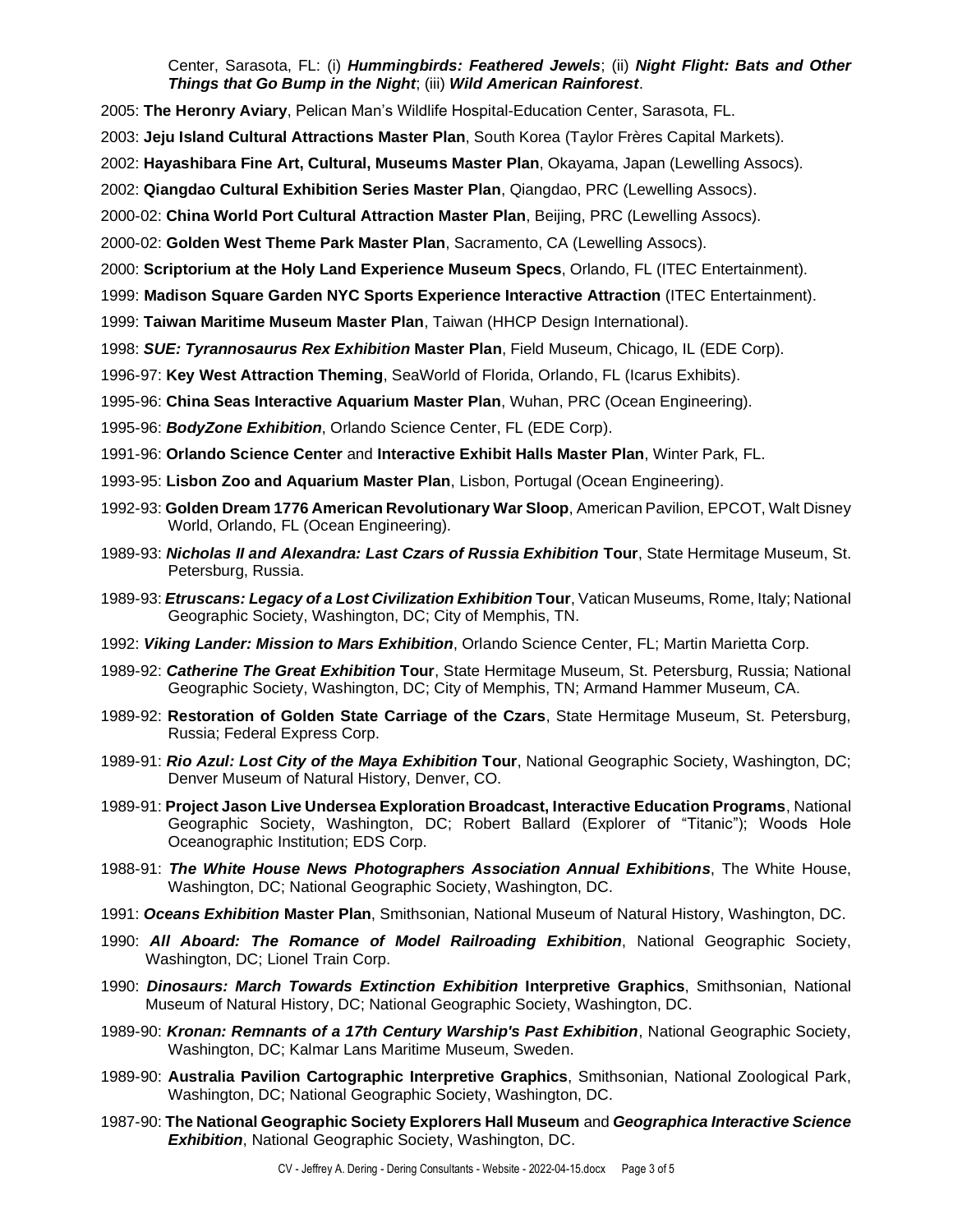- 1989: *Moche Gold: The Lord of Sipan Museum Exhibition* **Tour**, National Geographic Society, Washington, DC; Bruning Archaeological Museum, Lambayeque, Peru.
- 1989: *Turner Broadcasting National Geographic Explorer TV Exhibit*, National Geographic Society, Washington, DC; Turner Broadcasting, Atlanta, GA.
- 1989: *Holograms: As You See It* **Interactive** *Exhibition*, National Geographic Society, Washington, DC; National Museum of Holography, Brooklyn, NY.
- 1988-89: *100 Years of National Geographic Illustration Exhibition* **Tour**, National Geographic Society, Washington, DC; New York Illustrators Society, New York, NY.
- 1988: *Solar Boat: Secrets of a Pharaoh's Funeral Bark Exhibition*, National Geographic Society, Washington, DC; Solar Boat Museum, Great Pyramid of Khufu, Cairo, Egypt.
- 1982: *NEWSEUM***, Museum of Newspaper History**, Lancaster Newspapers, Inc., PA (DePaul Design).
- 1978-80: **Michter's Distillery, A National Historic Landmark**, Schaefferstown, PA: (i) Restoration of Historic, One-barrel-a-day Still-Warehouse; (ii) Museum; (iii) Retail Collectors Store.
- 1973-75: **Hands-on Aquarium** and **Wildlife Habitats-Aviaries**, Environmental Centers, W. Hartford, CT.
- 1972-74: *Connecticut Trading Post Hands-on Exhibit* and *Come to Your Senses Interactive Science Exhibit*, Children's Museum of Hartford, W. Hartford, CT.

### **CULTURAL TOURISM and MIXED-USE PROJECTS** (Select)

- 2020: *Future Cities, Smart City Technology, The Internet of Things (IoT), Multimodal Transportation: A Strategy for Future Development of Thailand and Eastern Economic Corridor (EEC)* **Master Plan and Executive Summaries**, Thailand (ITEC Entertainment).
- 2010-12: **Citywalk Entertainment Zones-Themed Hotels Master Plan**, UAE (Lewelling Assocs).
- 2011: **Mega-Mall Entertainment Center Master Plan**, Delhi, India (Lewelling Assocs).
- 2010: **Legends Theme Park-Resort Dubailand Master Plan**, UAE (Lewelling Assocs).
- 1999-2001: **Tezuka Osamu World Kawasaki Master Plan**, Japan (Lewelling Assocs).
- 1999: **Boston Celtic's HealthPoint Center Practice Facility, Exhibit, Retail Master Plan**, Waltham, MA (Lewelling Assocs).
- 1996-97: **Westin Rio Mar Resort Way-Finding Master Plan**, Puerto Rico (Tishman Hotel Corp).
- 1996: **El Nido Marine Preserve Eco-Tourism Master Plan**, Palawan, Philippines (Ocean Engineering).
- 1995-96: **RDV Sportsplex Orlando Magic Basketball Headquarters Exhibits-Retail Area**, Maitland, FL.
- 1992-93: **Museum Retail Kiosks**, State Hermitage Museum, St. Petersburg, Russia (Icarus Exhibits).
- 1989-90: **US-USSR Cultural-Commercial Joint Venture**, State Hermitage Museum, St. Petersburg, Russia; National Geographic Society, Washington, DC.
- 1987-90: **Explorers Hall Museum Retail Store**, The National Geographic Society, Washington, DC.
- 1979-80: **1980 Lake Placid Winter Olympics Organizing Committee**, Saranac Lake, NY: (i) Consumer Ski Show Traveling Exhibits; (ii) Olympic Athletes' Village Indoor Retail Area.

#### **FINE ART REPORTS and PUBLICATIONS** (Select)

- 2017-22: **Jean Michel Basquiat** (1960-88), *Untitled, Variation of 'Poison Oasis'* (28 Dec 1981); Executive Summary.
- 2017-22: Painting Attributed to **Jackson Pollock** (1912-56), *Number 5, White, Untitled, also known as 'Spring and Gold'* (May 1950); Executive Summary.
- 2020: **Michelangelo Merisi da Caravaggio** (1571-1610), *David in the Act of Picking Up Goliath's Severed*  Head (c.1596-1600); Hahn-Luna / Perez-Palatin Version, Seville; Executive Summary.
- 2020: **Peter Paul Rubens** (1577-1640) with **Jacob Jordaens** (1593-1678) and **Rubens' Studio**, *The Adoration of the Magi* (c.1620-21); Saban Version, Miami; Executive Summary.
- 2006-20: **Michelangelo Merisi da Caravaggio** (1571-1610), *David in the Act of Picking Up Goliath's Severed Head* (c.1600-01); The Caravaggio Trust Version, USA; Executive Summary.